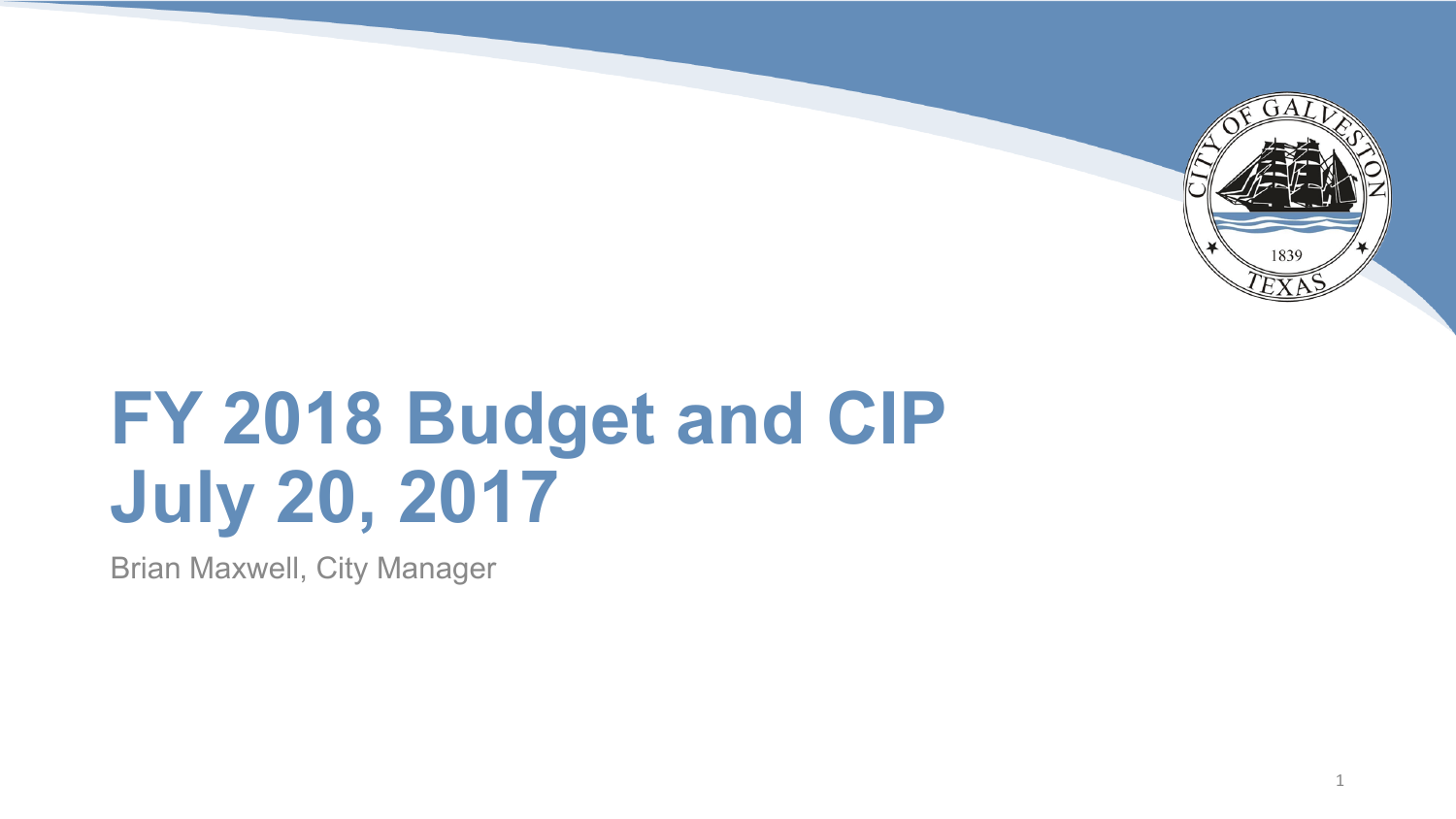## **Budget Schedule**

- Long Range Forecast presented June 23
- Capital Improvement Plan presented today, July 20
- Proposed Budget to be presented August 10
- August 10 Council meeting: Propose tax rate and schedule public hearings on tax rate and budget
- August 24 Council meeting: Budget and CIP workshop, hold public hearing on tax rate
- September 14: Hold second tax rate public hearing, hold budget public hearing, consider adopting CIP
- September 28 Adopt budget and adopt tax rate

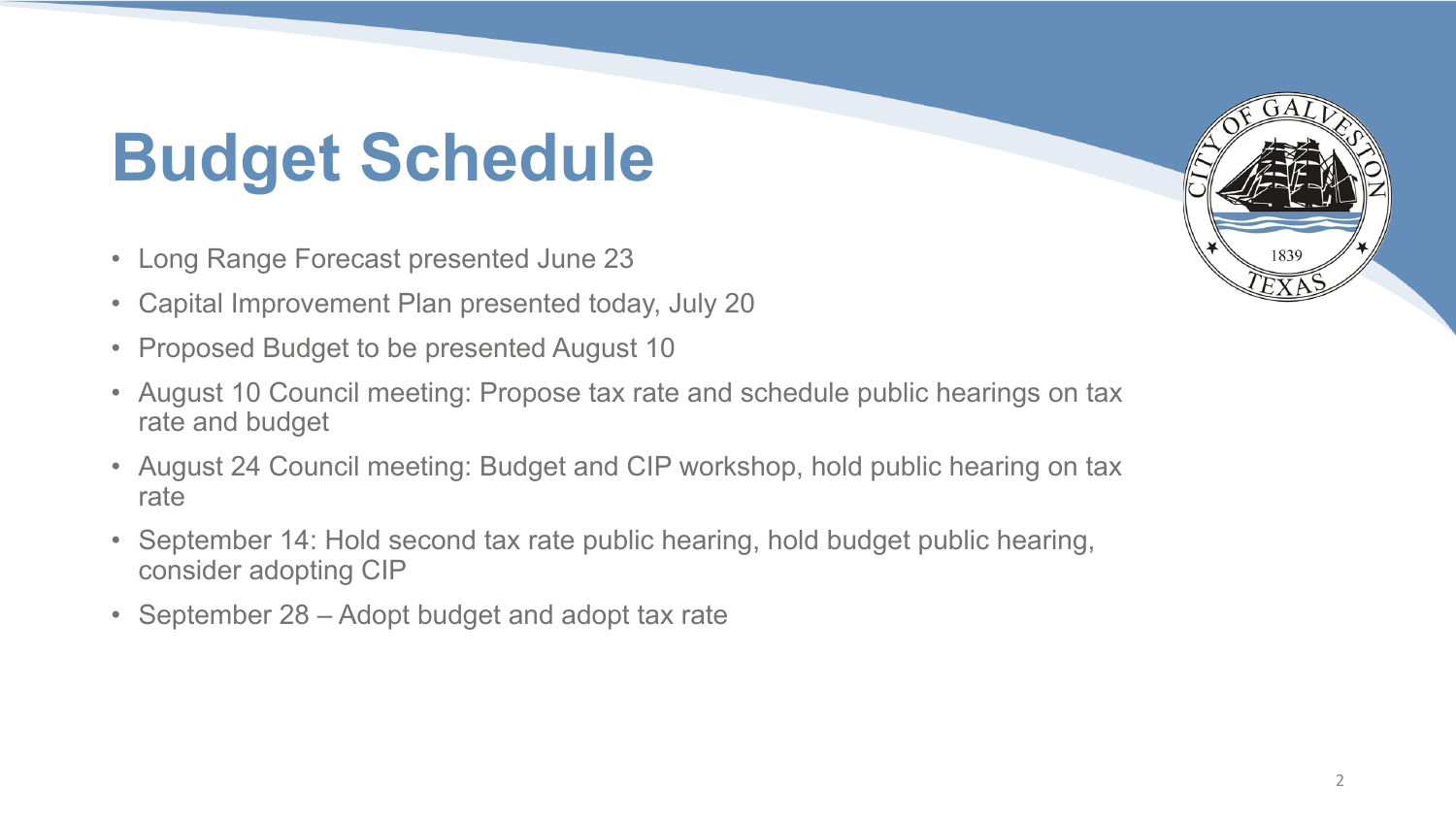### **General Fund Changes from FY 2017**

- \$2.6 million revenue growth:
	- \$1.9 million from property taxes (M&O rate constant, 3.5 cent increase for Debt Service Fund) 6.5 percent increase in taxable value
	- \$620,000 from sales taxes, 4 percent growth
- Police: \$1.63 million increase including CBA pay increase, 16 officers (8 potential from COPS grant) and three civilians
- Fire: \$478,000 increase including CBA pay increase
- Increase of two percent in contributions to Police and Fire pension funds (reserved under Governmental Expenditures) \$393,000
- Transfer to Infrastructure and Debt Service Fund increase \$677,000 (6 percent of General Fund Budget)
- Civilian COLA of 2 percent \$254,000
- Comprehensive Plan update \$75,000
- Increased reimbursement for Public Works mill and overlay work \$232,000
- Reduced transfer to Island Transit by \$170,000
- Net savings in other accounts \$512,000

1839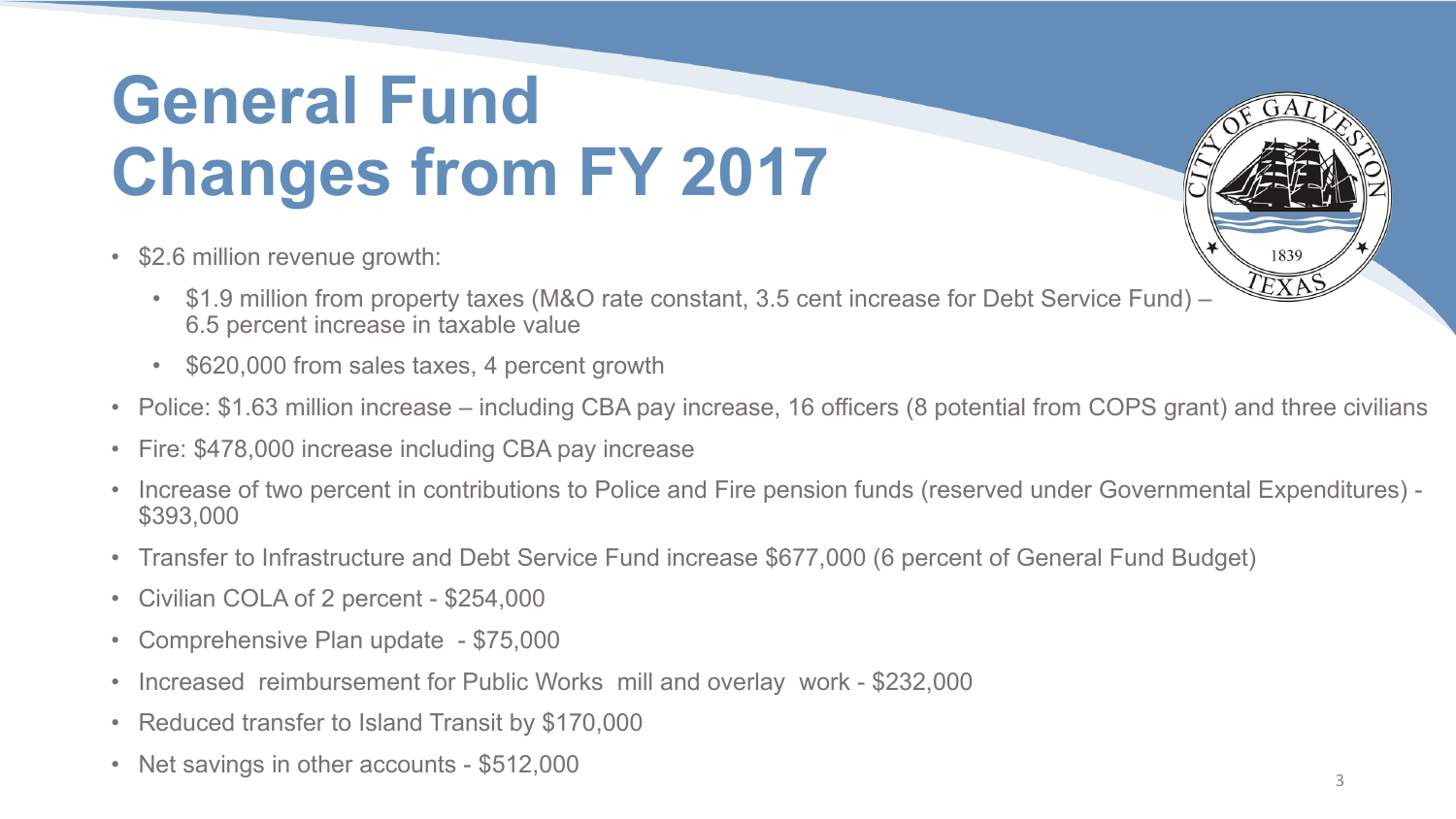## **Police Budget (all funds)**

- Eight additional police officers, reimbursed from Parking Management and Convention Center Surplus funds - \$584,000 budget increase overall
- Local match for COPS grant for eight additional officers, total of sixteen (under Governmental Expenditures) - \$142,000
- Collective Bargaining Agreement increase of 4.87 percent \$556,000
- Full funding for classified personnel (no vacancy lapse allowance) \$474,000
- Increase in city's pension contribution of 2 percent \$233,000
- Three civilians positions \$159,000
- Materials and supplies for trainees \$78,000
- Equipment for dive team, SWAT, investigations (Special Funds) \$77,000
- Half of FY 2018 General Fund equipment budget for police vehicles \$500,000

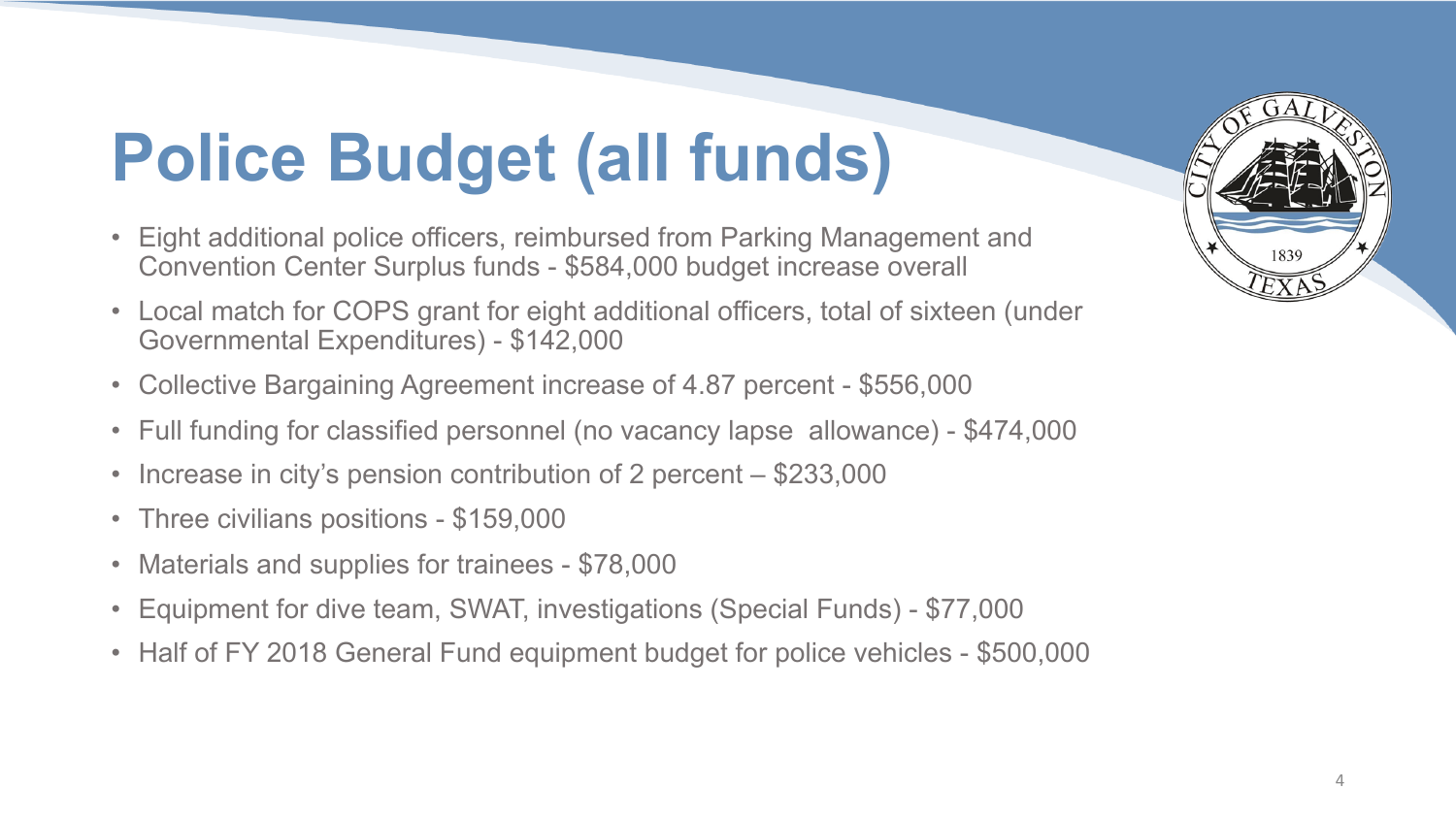## **Fire Budget**

- Collective Bargaining Agreement increase of 4.3 percent \$442,000
- Adjustment to Assistant Chiefs and Fire Marshal \$34,600
- Increase in city's pension contribution of 2 percent \$160,000
- Net reduction in protective gear from major purchase in FY 2017 \$74,000

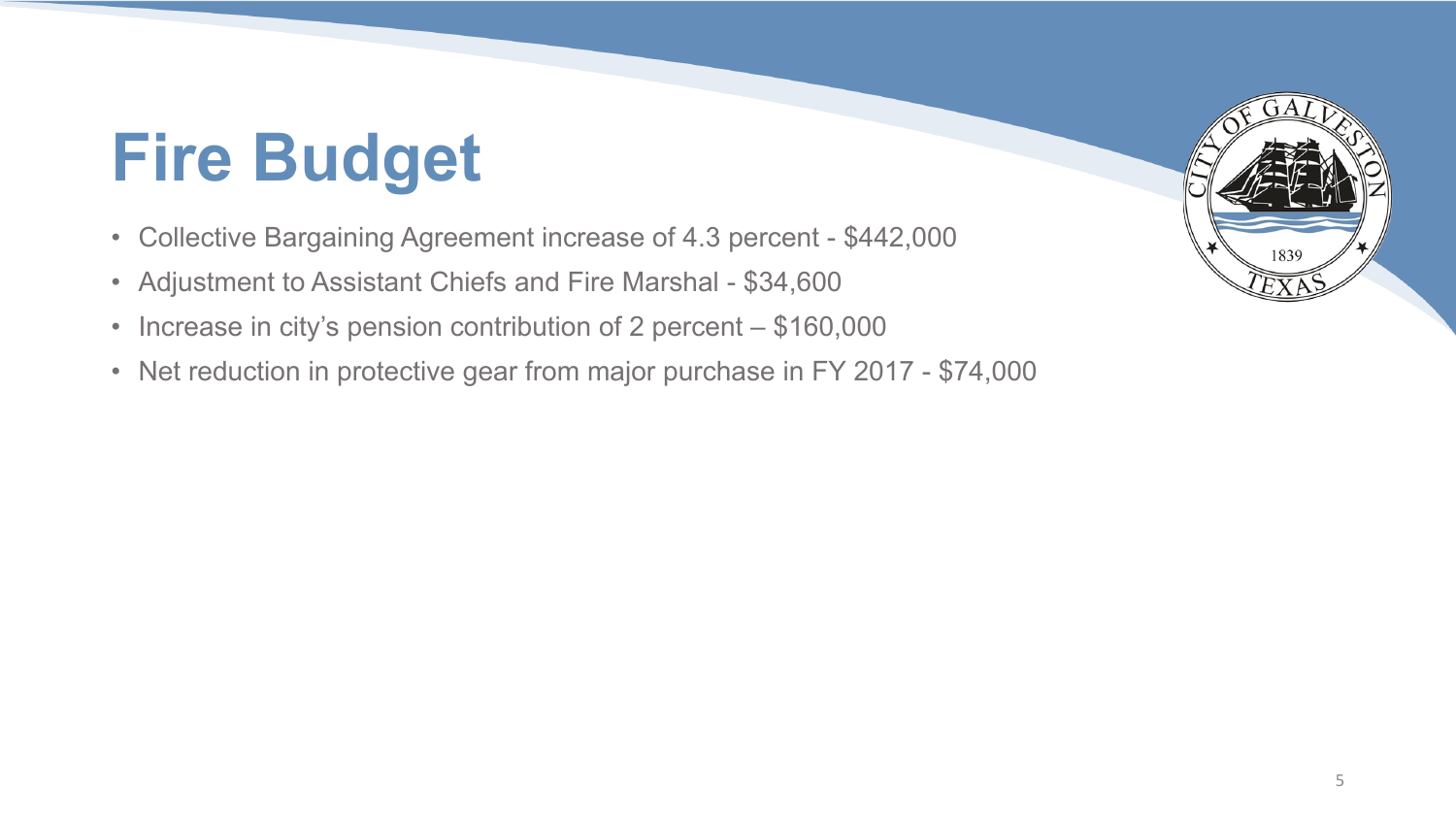### **Other Major Operating Budget Items**

- 2 percent COLA for all civilian personnel
- 8.7 percent increase in City's employer contribution to employee health insurance
- Water and Sewer Funds
	- No rate increase in FY 2018
	- Two percent growth in revenue
- Debt Service Fund Pay debt service due for \$25 million 2017 public improvement bonds through 3.5 cent increase in property tax rate for debt service, raising overall rate to 56.1 cents per \$100 of taxable value
- Island Transit
	- Reduce overall budget approximately \$1 million to offset loss of grants and reduce General Fund subsidy by \$170,000
	- Fund Bus Trolley system with Convention Center Surplus Funds estimated \$600,000